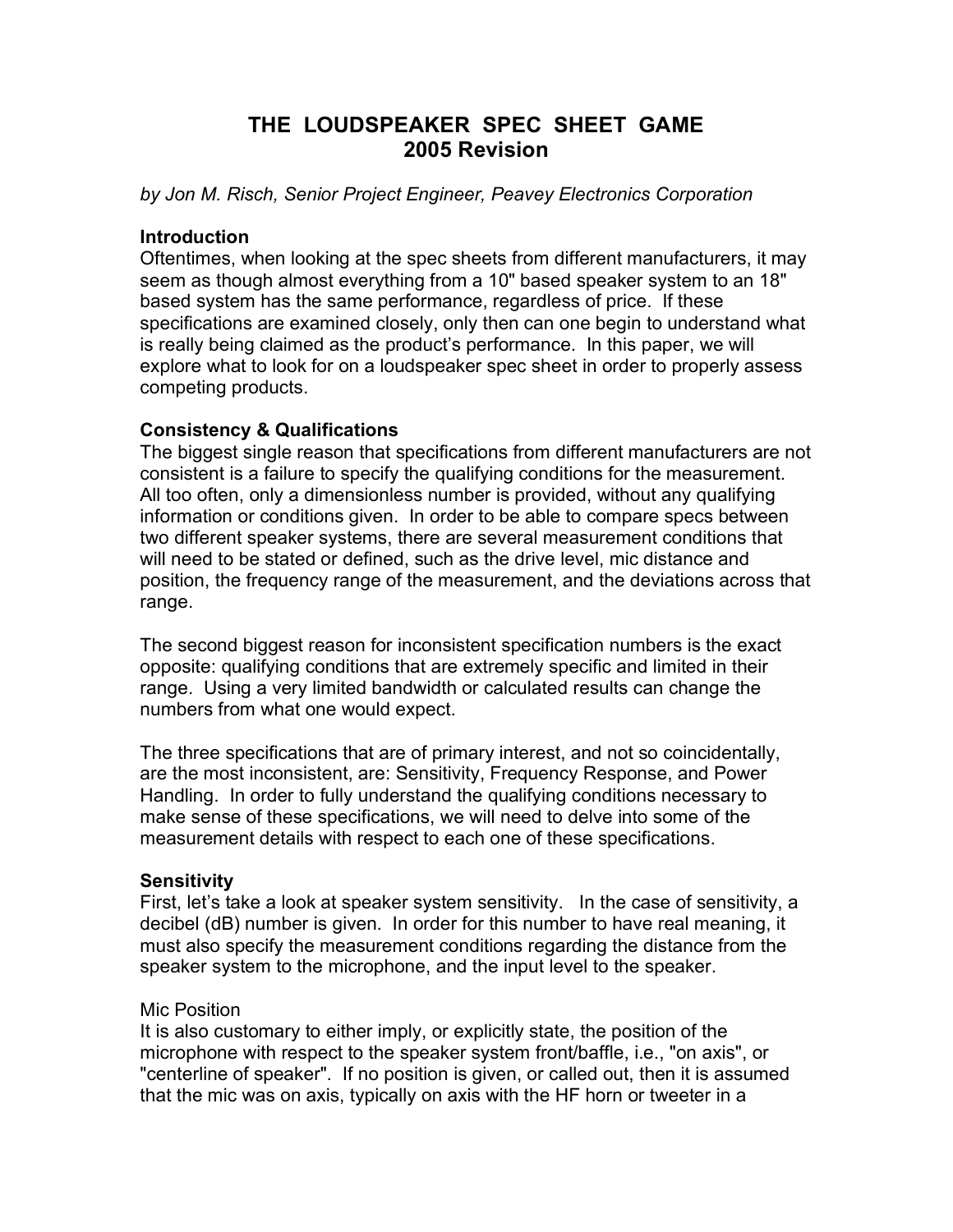system. Sometimes, the measurement is taken on what is called a design axis, usually somewhere on the centerline, in between the woofer and the horn/tweeter axis.

So, what difference does where the mic was positioned make, as long as it was at the specified distance? Well, the usual distance is 1 meter (39.37"), which is a lot closer than a speaker system is usually listened to. At a 1 meter distance, a small vertical difference in the position of the mic can make a relatively large change in the apparent frequency response, sometimes causing a dip, or a peak in the response. If the speaker system is measured for sensitivity with the mic at a position where a large apparent peak is present, then the sensitivity of the speaker system could be elevated compared to the rest of the frequency spectrum.

EXAMPLE 1: The Brand E model 1 speaker system specs a sensitivity of 101.5 dB at 1W, 1m, but is derived from a limited band of frequencies, in this case, from 300 Hz to 2 kHz. The E model 1 also happens to have a peak in the midband compared to the rest of the spectrum, and is rolling off gently as the frequencies go below 250 Hz. If the E model 1 system were rated according to the full reproduced spectrum, then it would be rated lower, perhaps 99 or 100 dB. Other brands also use bandlimited sensitivity ratings, where the sensitivity is rated over a band from 500 Hz to 2.5 kHz, etc.

If the mic position is not fully specified for the different parameters, then it may have been in a different position for the sensitivity measurements compared to the frequency response measurements.

#### Drive Level

Another measurement condition to keep an eye on is the input (or drive) level to the speaker system under test. The industry standard is 1 watt, or 2.83 volts AC RMS for a nominal 8 ohm load, and 2.00 VAC RMS for a 4 ohm nominal load. Sometimes a speaker system that is a nominal 4 ohm or 6 ohm load is driven with 2.83 VAC RMS, and since many people are used to seeing 2.83 V as a measurement condition, they don't really look that closely. But if the speaker was a 4 ohm load, and was being driven by 2.83 V, it is actually being driven by 2 watts, and would put out 3 dB more output than if it were driven by 2.00 V or 1W. This would make that speaker system seem to have a higher sensitivity than it actually did at a true 1 watt drive level.

EXAMPLE 2: Brand Y spec sheet, a 6 ohm speaker driven by 2.83V.

Sometimes lower price range speakers can have very high sensitivity specs by letting a horn or piezo tweeter run "hot", that is, without proper level matching to the woofer. This puts the whole upper frequency range at an average level higher than the woofer, and can artificially raise the sensitivity spec. Of course,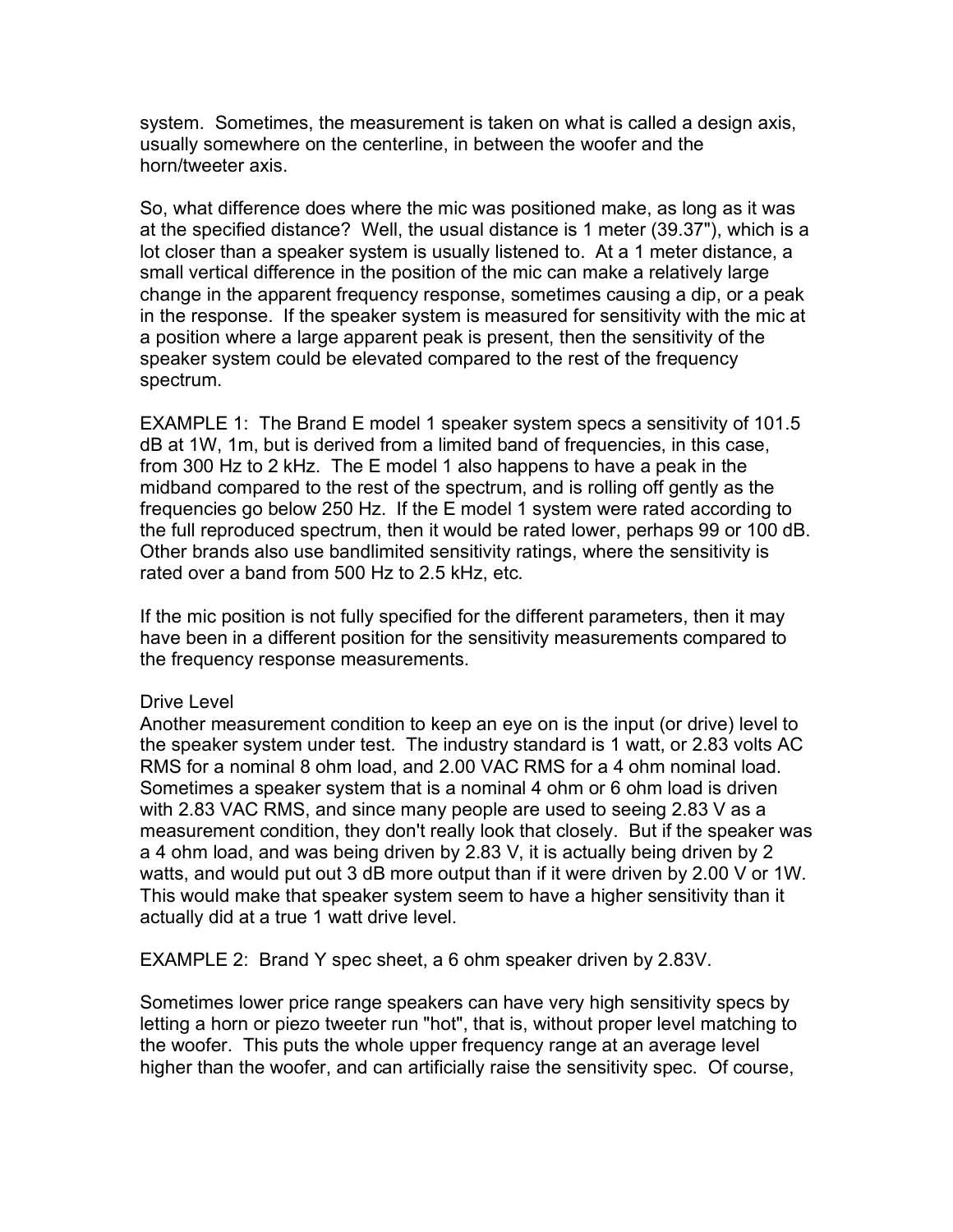the speaker then sounds shrill and thin, lacking apparent bass, because the woofer isn't keeping up with the tweeter in relative output level.

## Pie or Pi? 4  $\pi$  VS. 2  $\pi$  Measurement Space

Sometimes sensitivity or frequency response is measured using a  $2 \pi$  space  $(\pi = \text{Pi})$  instead of a 4  $\pi$  space. This is also called a "full space" measurement. What does  $2 \pi$  mean? Well, most loudspeaker measurements, whether they originated in an anechoic chamber or not, are referenced to a 4  $\pi$ , or totally open space around the speaker, or an *anechoic* space. In terms of the loudspeaker sound energy, it means the sound can spread out all around the speaker without reflection or reinforcement.

A 2  $\pi$  space is not a totally open space around the loudspeaker, but represents a plane surface nearby, the totally open space is "cut in half" by a planar surface (usually a floor, or in the middle of a large open single wall). This is also referred to as "half space". In restricting how much the sound energy spreads out from the speaker, the 2  $\pi$  space effectively boosts the low frequencies below approximately 250 Hz by about 6 dB.

This provides an obvious benefit in specsmanship: Subwoofers or the woofers in multi-way systems can be rated 6 dB hotter than normal, and the low frequency - 3 dB point can be usually be rated at a lower number.

While it true that most all loudspeaker systems are used on, or just above the floor/ground, and therefore operate into a  $2 \pi$  load for the bass, most measurements are traditionally taken into an anechoic or 4  $\pi$  space.

Where Peavey provides 2  $\pi$  information, it is usually provided in conjunction with the more traditional 4  $\pi$  data, ensuring that the customer always knows the whole story.

Given all of the above information, let's look at one example of how much a sensitivity rating can vary for the same exact speaker system.

Let's take a speaker system that would conservatively be rated at 97 dB at 1W 1m with a 4 ohm rated impedance, on the design axis. Now if we drive it with 2.83V instead of 1W, we get an additional 3 dB of output for a rating of 100 dB, place the mic where a frequency response peak adds another couple of dB and limit the sensitivity bandwidth to 500Hz to 2 kHz , and we are up to 103 dB, measure in a half space environment, and the low end comes up and we add another couple of dB, up to 105 dB now.

The exact same speaker, but which is it? Is it 97 dB sensitivity, or is it 105 dB sensitivity? Unless the measurement conditions are fully qualified, then it is going to be hard to tell exactly how this speaker compares to one from another manufacturer, who must also fully qualify the measurement conditions.

If we were to look at a speaker system that had a "hot" tweeter, that is, the tweeter level was much greater than the output level of the woofer, then it might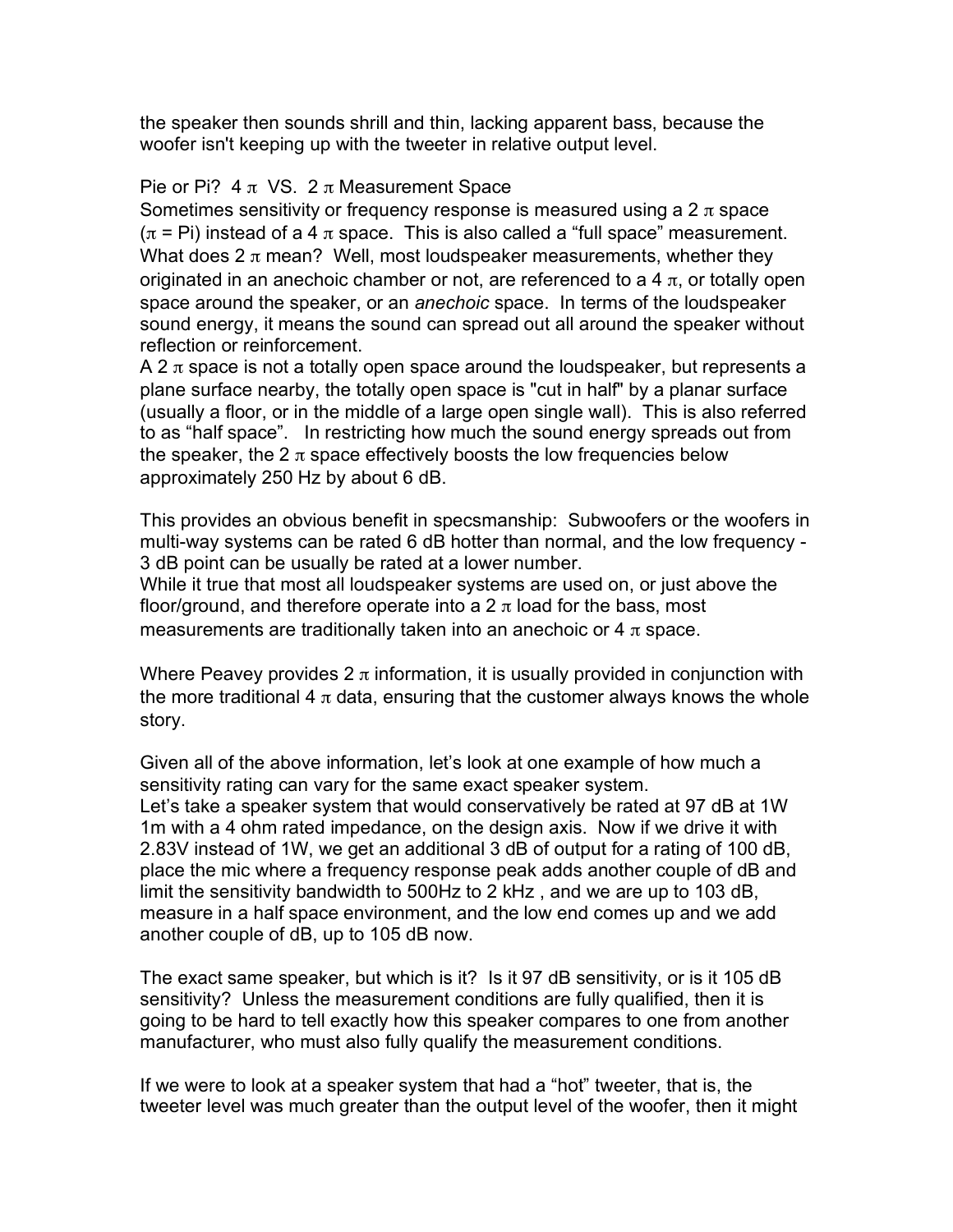be possible for two different speaker systems with identical woofers to be rated at 97 dB for one, and at 107 dB or some other inflated number for the other.

#### **Frequency Response**

For specifying frequency response, we have already discussed the mic position. Then there is the matter of how the data for the curve was averaged. Very seldom are frequency response curves published in their fully raw form. Almost every manufacturer uses at least 1/3 octave averaging, and sometimes more averaging, in order to smooth out the rapid variations with frequency that all real systems tend to have. By smoothing the response curve, oftentimes an apparent extension of the frequency extremes occurs, as well as an apparent reduction in response variations.

The standard method of specifying a frequency response curve is to find the point at which the output is 3 dB down from nominal at the frequency extremes. Three dB down from nominal would be the 1/2 power point. Sometimes the -10 dB point is used, as 10 dB roughly corresponds to what humans perceive of as 1/2 or twice as loud. Obviously, it will be difficult, if not impossible, to directly compare a speaker system that is rated for frequency response using -3 dB points to one using -10 dB points.

EXAMPLE 3: Brand J spec sheets almost all use the -10 dB point as the frequency response defining limits. This makes their speakers seem to have a wider frequency range when compared to a manufacturer such as Peavey, which uses -3 dB points. (However, we do supply the -10 dB LF points as well.)

The allowable tolerance of the speakers response within the band defined by those points at the frequency extremes is also not always the same. Some manufacturers use +/- 10 dB, or +/- 5 dB. These wider tolerances allow for a much wider variation in the relative levels across the entire frequency range covered by the speaker system, with the potential for the sound to be rougher and more ragged than a system specified using a +/- 3 dB tolerance window.

EXAMPLE 4: Brand F rates it's PA speaker line at +/- 6 dB tolerance, and implies that the specified frequency response range is at the - 6 dB points. The variation possible across the range is a total of 12 dB !

What if the numbers are given without any qualifiers or dimensions? Just 99 dB. Just 30 Hz to 25 kHz. Or even just 99 for sensitivity. Unqualified numbers have no meaning. If a specification is given without enough information to properly define it, there is no way to know what the manufacturer actually is saying. Usually this is done because the properly defined information would not look very impressive. For frequency response ranges, if the speaker makes any sound at that frequency, no matter how weak or low level, then it could be said to "respond" to that frequency, hence the 2" multimedia speakers with "30 Hz to 20 kHz" specified as the frequency response !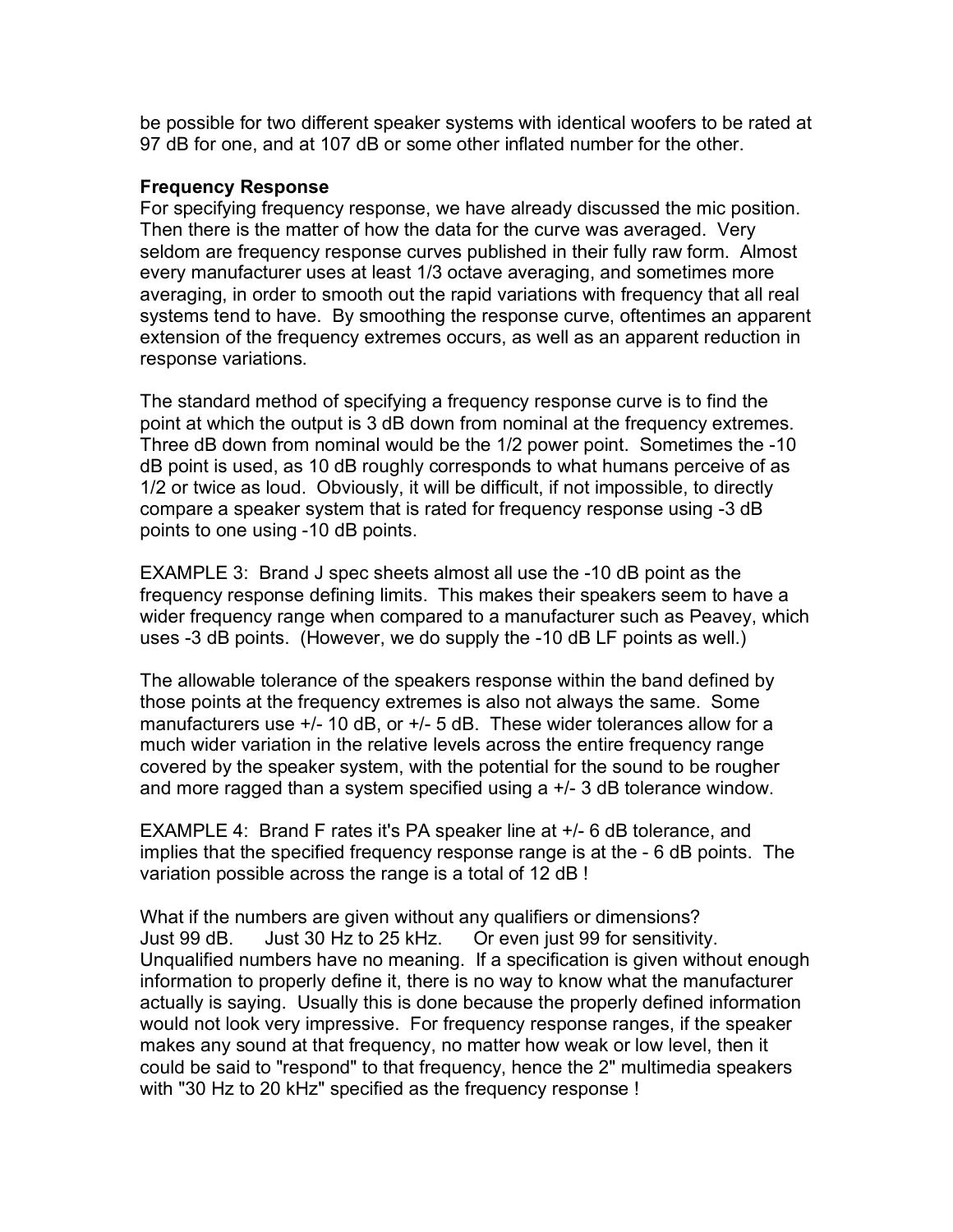EXAMPLE 5: Brand A provides no qualifiers or conditions under which their speaker's sensitivity was measured. How sensitive are they? Who really knows? Brand S and Brand Y do not fully qualify the conditions that the "frequency range" is specified under, no tolerances, no +/- dB points. They could be +/- 20 dB! You can't assume that it is +/- 3dB, in fact, if the tolerance information is not given, then it is usually safe to assume that some tolerances wider than +/- 3dB were used!

### **Power Handling**

There are many different approaches to rating power handling. The difficult part is trying to compare a speaker rated one way with one rated using a different method. Many manufacturer's provide only a program or peak power rating, with no qualifying conditions specified, and some do not even say what the power rating method is, but just state: "Power handling of 600W". Is this continuous? Program? Peak? We don't know, and as noted before, if no conditions or qualifying specifications are provided, then it is likely that the condition that provides the highest number is what was used.

The most consistent method of rating power handling is a continuous power rating. However, there are several different ways of arriving at a continuous power handling rating.

*Continuous Signal Test Methods:* Continuous Sine Wave The simplest method is the continuous sine wave method. A sine wave is played at a given frequency, usually 1 kHz or 400 Hz, at an input level calculated to generate the rated power into the nominal impedance of the speaker system. There is no standardized length of time to test the speaker system with this method. With a single tone at such a frequency, there will be little mechanical stress on the speaker system. If the tone is at 400 Hz, there will be no stress at all on the tweeter in a two way system. With a crest factor (crest factor = Peak levels divided by the RMS levels) of 3 dB, a sine wave tone is not very demanding of the speaker system. As you can see, the continuous sine wave method doesn't relate well to the world of PA usage.

#### EIA RS-426A

Another attempt to provide a power rating that relates to real world usage was defined years ago (1980) by the Electronics Industries Association, Standard RS-426A. It's predecessor was the IEC Standard 268-5 (1972), which is still referred to by some manufacturers today. RS-426A consists of a white noise source filtered with 1st order filters set to roll-off corners of approximately 40 Hz and 320 Hz. With the natural 3 dB/octave upward slope of white noise, use of these filter frequencies mean that the highs are then falling off at approximately 3 dB/octave above 1.6 kHz, and the lows are rolling off at a rate of 9 dB/octave below approximately 90 Hz. This gives maximum output at approximately 320 Hz, and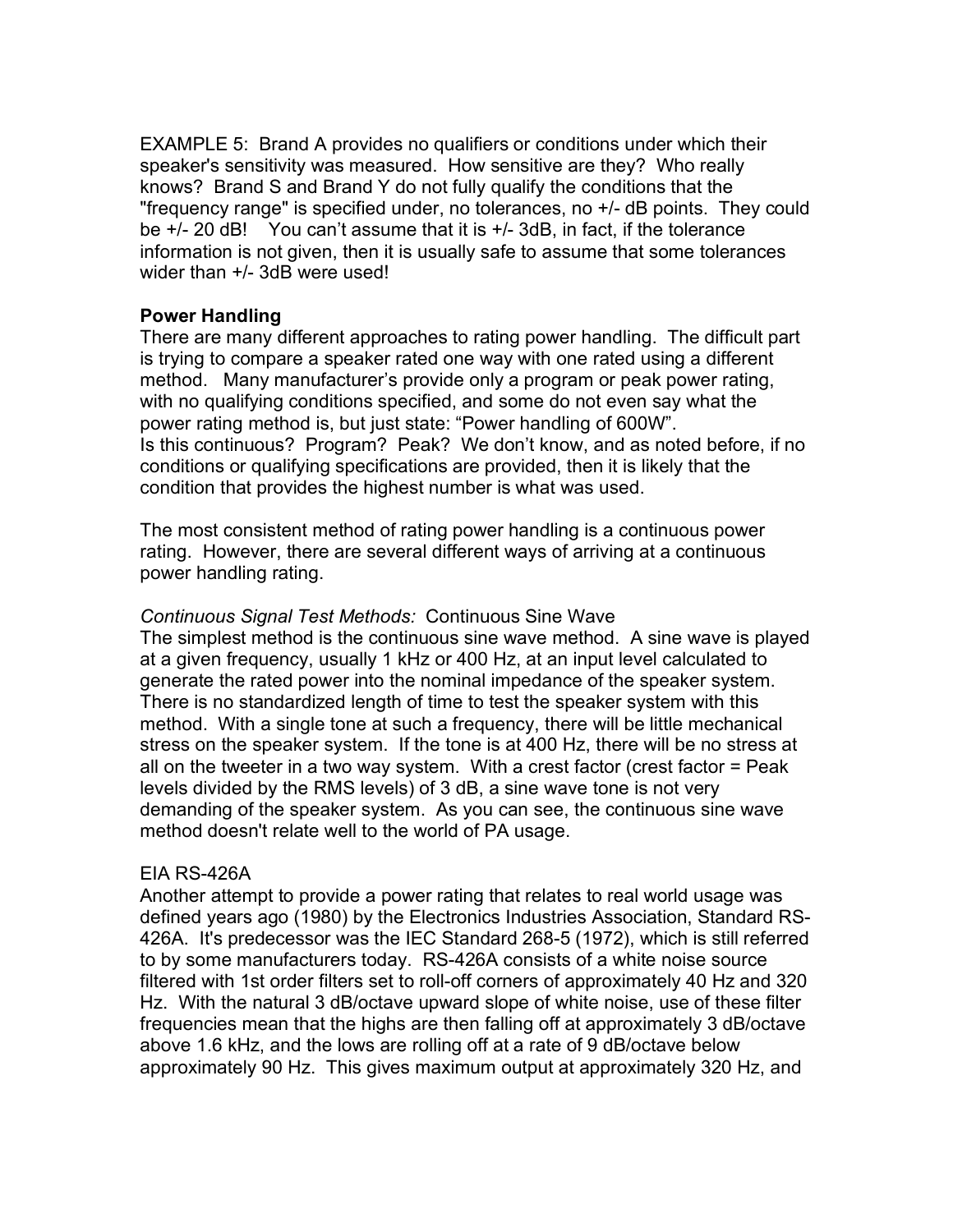20 Hz is down about 13 dB, and 20 kHz is down about 12 dB. This filtered signal is then peak limited to a 6 dB crest factor. The specified test duration is 8 hours.

While it is a broader band signal, with a larger crest factor, it still doesn't stress a loudspeaker system quite as much as live music does. Extreme low and high frequency stress is absent, making it an easier test than live music, one that is particularly easy on tweeters, and doesn't stress a woofer that much, and certainly not providing much stress on a subwoofer.

#### AES Standard 2-1984

The AES published a recommended AES Standard 2-1984 for power handling rating of separate components (woofers and compression drivers), that is bandlimited to more accurately reflect each components typical use. It uses pink noise that has been peak limited to a 6 dB crest factor. The test duration is specified at 2 hours. The power into the speaker under test is based on the minimum impedance of that speaker within the speaker's operating bandwidth, and the drive level is based upon that minimum impedance.

Peavey has adopted a wide-range noise signal version of this test to rate all of our full-range sound reinforcement speaker systems. Instead of bandlimiting the signal to a decade, as for woofers, the signal is bandlimited to the audio band, 20 Hz to 20 kHz, using a 2nd order Bessel filter in order to avoid transient overshoot at the frequency extremes. The combination of audio-band signal and industry standard drive levels for a given power rating mean that the power rating will be closer to most competitive ratings.

Because the noise signal is pink noise (equal energy per octave band) instead of white noise (equal energy for equal linear frequency increments), the low frequency content is very strong, and provides a good test for the woofer or subwoofer. And because the pink noise is not bandlimited until the audio band extremes, the high frequency content is strong, but not unreasonably high.

#### *Intermittent Signal Test Methods:* Program Material

Program (or music) power handling ratings are typically derived from the continuous power handling rating, with the continuous rating being doubled (3 dB) to give the program rating. Depending on which test method was used to determine the continuous rating, this procedure is usually a safe bet. For test methods that use a signal with crest factor of 6 dB, the speaker has already been tested to peaks 4 times the continuous level.

Live music itself, when used as a test signal, is highly variable, without a defined frequency content, and a very high crest factor, typically 15-20 dB or more. This is very stressful mechanically to the speaker system, especially if the amplifier is not constantly driven into overload or compression. All Peavey speakers are lab and field tested with a wide variety of recorded and live music in order to assure that the system will provide superior performance and reliability in the real world.